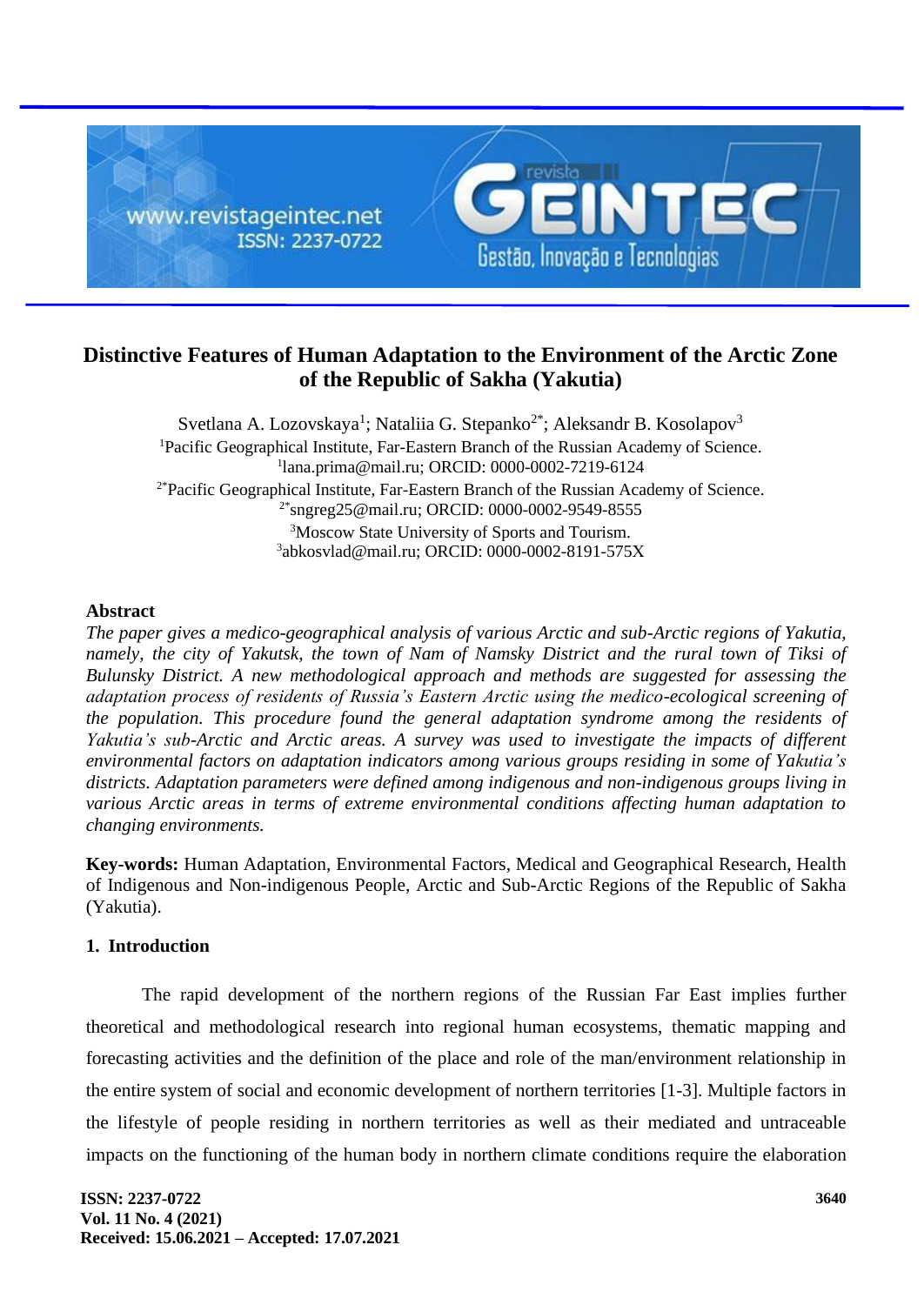of new approaches to the quantitative and qualitative assessment of how various groups living in the Russian Eastern Arctic (REA) adapt to changing geopolitical, socio-economic, ecological and natural environments [4].

A quick survey of research studies on Northern populations' problems of adaptation reveals their multidimensional and relevant nature and current research focus on spatial development highlighting the need for the population to adapt to the Arctic's changing conditions [5-8]. The world's Arctic regions are extremely attractive due to their diversified and rich natural resources [9-12] and, specifically, the artic zone of the Russian Far East is unique in terms of minerals and raw materials, with over 1,100 solid mineral deposits.

Nonetheless, most eastern Arctic and sub-Arctic regions have not been sufficiently examined and require more in-depth and comprehensive research [13], the number of targeted medico-geographical studies on the territory under investigation being very low [14]. No comprehensive assessment is available of adaptation processes among northern populations, limiting an accurate estimation of the quantitative and qualitative variability of northern population's adaptation profile. Therefore, the available empirical and experimental data cannot be used to set out guidelines for applying practical methods aimed at improving northern residents' medical, biological, psychological and social sustainability [15].

The absence of reliable criteria for determining the adaptation capacity and health of a population as well as the regional and local specificities of life in the Eastern Arctic explain the need to produce a conceptual model showing the adaptation of Yakutia's population to the changing environmental factors (Fig. 1).

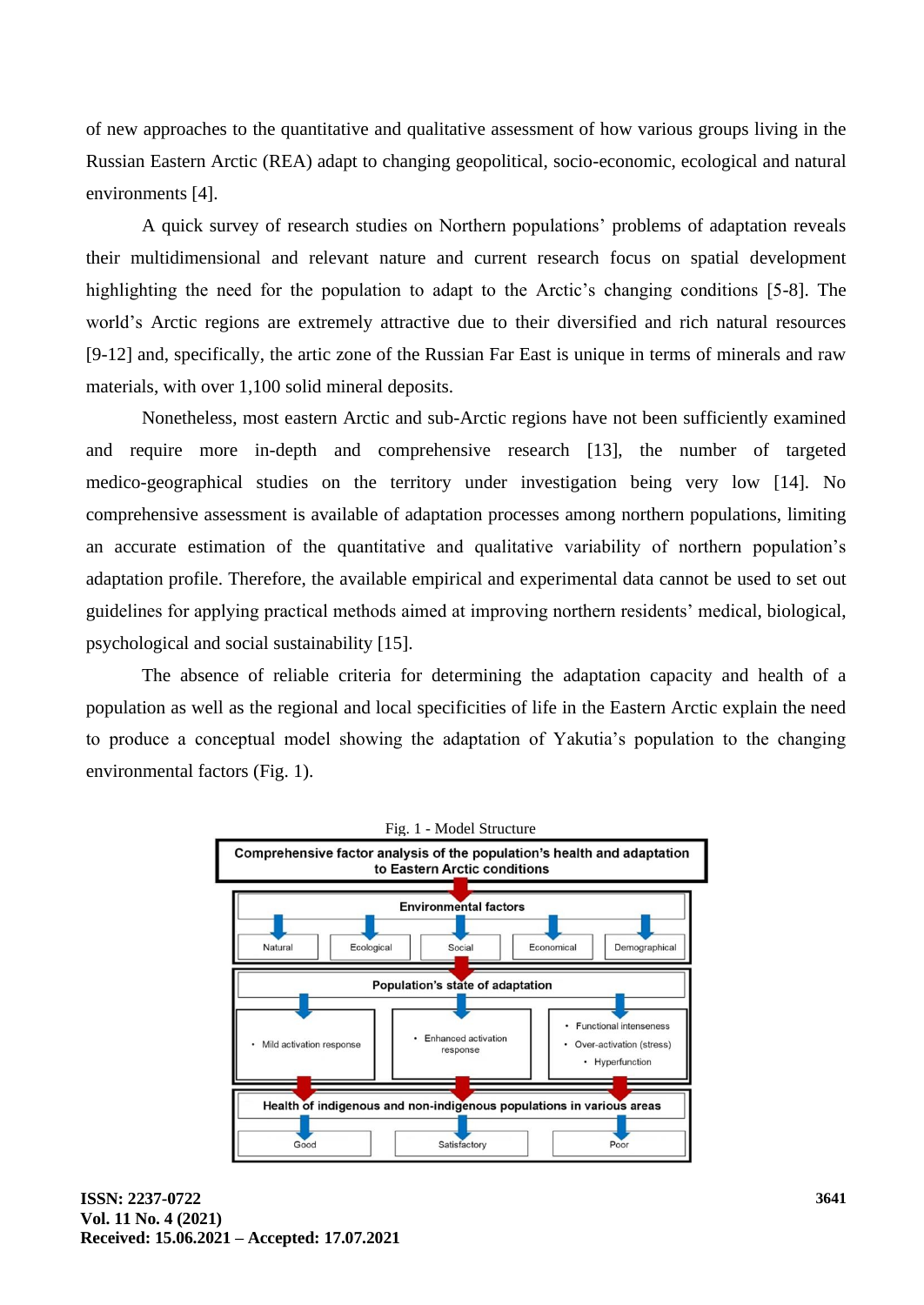The above model comprises the following units of indicators: environmental, individial health and public health factors. The component-wise analysis of the model's functioning scenarios detects previously unknown relationships in the population/environment system. The study of specific aspects of human adaptation in Russia's Arctic and sub-Arctic regions, including the Far East, involved investigation of various risks, health problems and manifestation of pathologies [8]. This being said, the issue of adaptation concerns a much wider range of factors (such as employment, morbidity, death rate, population exodus, migrations, life expectancy and so on), influenced by a combination of changing environmental (natural, ecological, economical and social) factors.

To assess the health of populations exposed to the Russian Eastern Arctic's harsh conditions, research seems particularly relevant on the possibilities and acceptable forms of adaptations of various populations to the changing Arctic conditions. Studying specificities of the Northerners' adaptation to extreme conditions has gained in significance and is becoming a major part of population monitoring. Additionally, the classification of the adaptive portraits of people inhabiting regions with extreme climate conditions is currently seen as one of the primary tasks of medico-geographical research.

The **goal of research** is to examine the spatial differentiation in terms of levels and forms of adaptation of various groups to changes in environmental conditions taking place in a number of areas in the Republic of Sakha (Yakutia).

### **2. Materials and Methods**

The development of the current state of adaptation to changing environmental conditions among indigenous and non-indigenous groups residing in three regions of Yakutia was assessed using the rapid diagnostic test conducted on ROFES, a hard- and software tool for electro puncture diagnostics of the human body's functional status [16]. To this end, the population of the city of Yakutsk, the town of Nam of Namsky District and the rural town of Tiksi of Bulunsky District were subjected to a medico-ecological screening determining the general adaptation syndrome among the Arctic and sub-Arctic population examined. The individual characteristics of the disadaptation syndrome were studied as part of the screening. Groups susceptible to environmental factors and prone to specific disadaptation disorders were detected. These disorders manifest themselves as pre-nosological states, namely, psychological, emotional and physiological disturbances resulting in various diseases [17].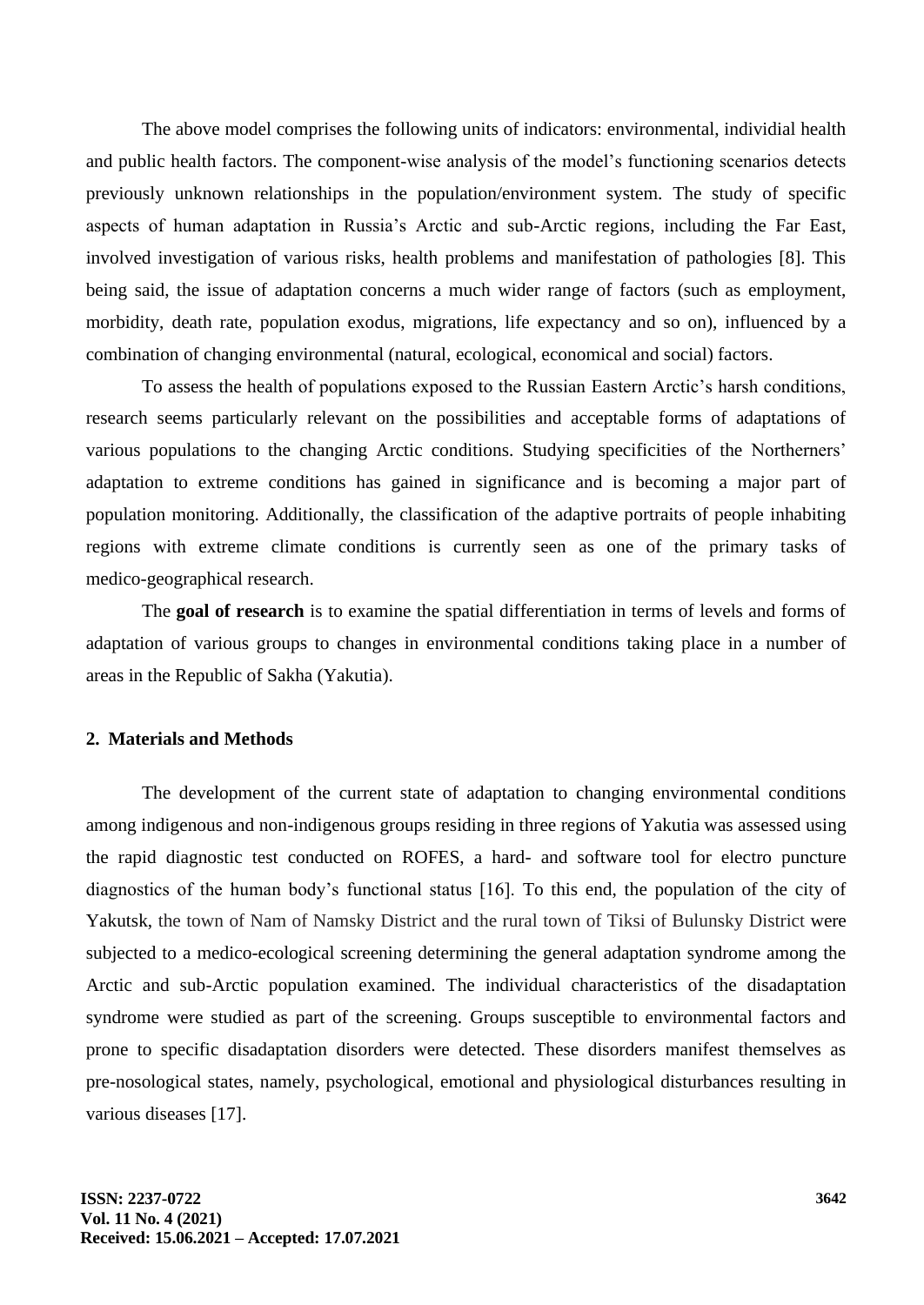The survey involved 112 indigenous and non-indigenous people (Table 1). Among non-indigenous people are settlers from different regions of the former USSR (Russians, Ukrainians, Belarusians, etc.) whose adaptation mechanisms for surviving in polar altitudes are weaker than those of indigenous people. The extent of adaptation processes was specified; various adaptation disorders were described quantitatively and qualitatively; and the outcomes were assessed in terms of clinical medicine and psychology.

Methodologically, the study is based on two interconnected sources of information on human adaptation in the North: 1) recorded quantitative indicators of public and individual health of residents, and 2) fundamental neurophysiological developments, i.e. the updated theory of stress and Selye's general adaptation syndrome.

|                           | Men | Women | Non-indigenous groups |       | Indigenous peoples of the North |       |  |
|---------------------------|-----|-------|-----------------------|-------|---------------------------------|-------|--|
| Locality                  |     |       | men                   | women | men                             | women |  |
| Yakutsk                   | Ħ   | 29    |                       |       |                                 | 20    |  |
| Nam (Namsky District)     | 6   | 15    |                       |       |                                 | 14    |  |
| Tiksi (Bulunsky District) | 14  | 37    |                       | 14    | 10                              | 23    |  |
| Subtotal                  | 31  | 81    |                       | 24    | 24                              |       |  |
| Total                     | 12  |       |                       |       | 81                              |       |  |

Table 1 - Distribution of People Examined by Locality as Part of the 2019 Study

Recording of psychophysiological parameters underlying human adaptation to the changing environmental conditions detected the following stages in the development of human adaptation levels: stress, sub-stress, adaptive response and training, among others; and the following adaptation states: satisfactory adaptation, pre-nosological state and premorbid state. The accumulation of empirical data on individual responses and their conversion to statistically homogenous groups introduced the category of 'adaptive potential' into scientific discourse, which refers to the population's grouping by gender, age, territory, profession, social or other status [18].

In this methodological approach, the study of northern populations' adaptation/disadaptation involves an assessment of the Northerners' group – and, to a lesser degree, individual – adaptive responses to the impact of adverse environmental conditions of varying intensity and duration. To investigate the adaptation of different groups residing in specific Arctic and sub-Arctic regions, fieldwork and statistical research on the medical, geographical and ecological conditions of these areas was carried out, and screening-based laboratory research on the levels of indigenous and non-indigenous population's adaptation was done using the ROFES testing. The local population was examined with a view to determining human comfort in the territories under investigation. A study was done on the impact of environmental factors on the indicators of various groups' adaptation and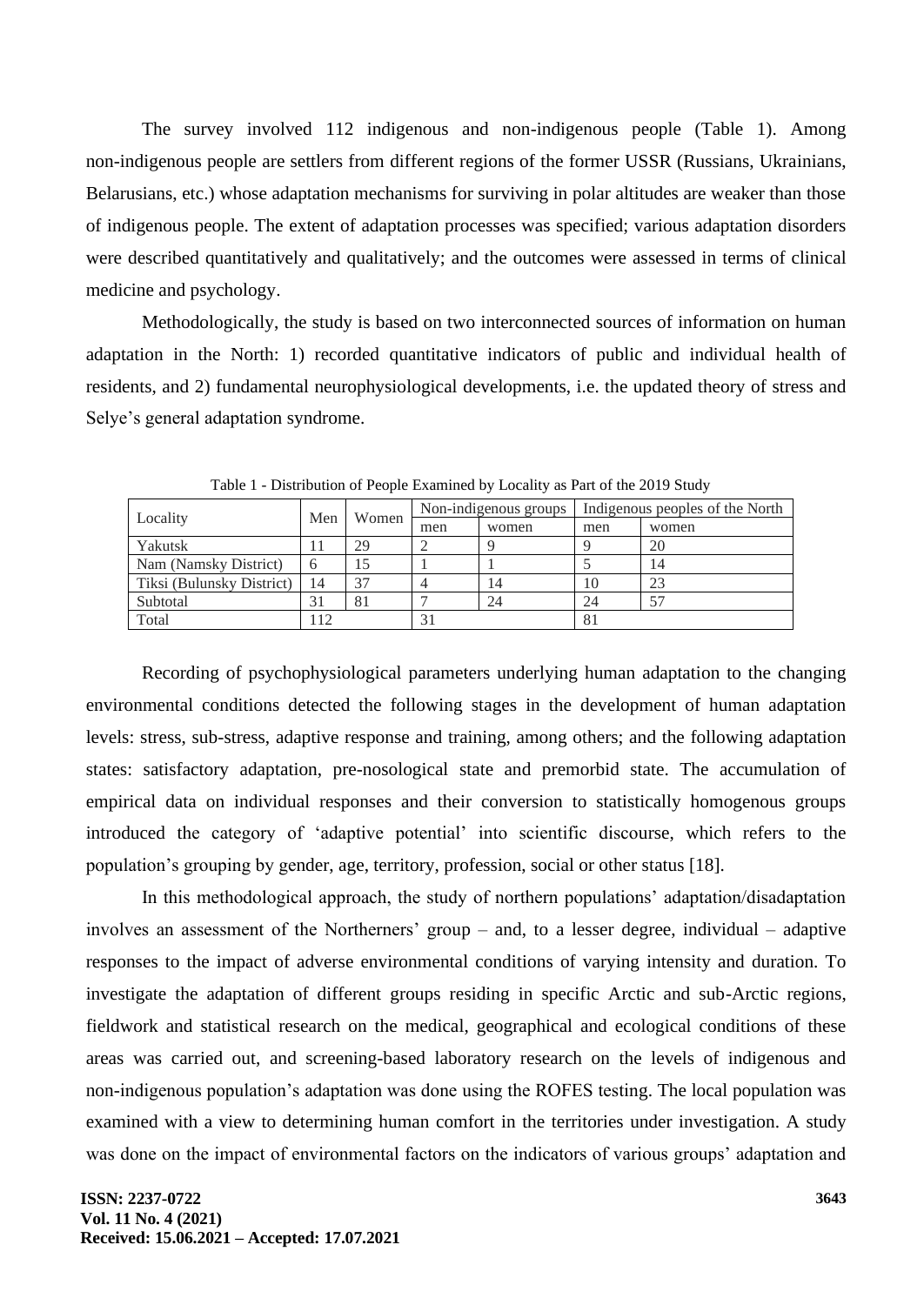health indicators. A medico-geographical assessment was done of external environmental factors affecting human adaptation to changing environments.

The cohort method of recording skin's bio capacity in tender zones and in active acupuncture points was used to assess human adaptation processes to the Far North's harsh conditions. ROFES, a hardware and software electronic device, was used to carry out the examination for the purposes of ecological monitoring.

#### **3. Results**

A survey was conducted among the REA's residents to study the impact of natural, ecological and socio-psychological ways of life (habits, attitudes towards smoking, alcohol, eating habits, physical activity, etc.) on the human adaptation status. The survey provided for the clearly territorial pattern of a survey unit as opposed to public administrative statistics, for instance, the disease rate, permitting the identification of previously unknown disease-related natural and social risk factors. In addition to direct questions about a person's medical condition, job-related, household and family factors, the survey for adults included questions on their lifestyle, specifically professional and social activity, working hours, leisure and so on. In some instances, the survey was complemented with data obtained from medical documentation. The conducted survey took into consideration the impact of another major factor, i.e. high migration rates, on the Northern population's adaptation state. The responses of indigenous people were analyzed separately from those of non-indigenous respondents residing in the region both less and more than five years.

The results of the fieldwork carried out among particular groups living in Sakha (Yakutia), including questionnaires, are ambiguous and even contradictory (Table 2). The total number of respondents is 40 in the city of Yakutsk, 21 in the town of Nam (Namsky District) and 51 in the rural town of Tiksi.

| $14000 \, \text{m}$ but very regard on bunna (Tanada) I opulation |                      |      |      |                |                    |         |                      |         |                      |     |    |    |   |
|-------------------------------------------------------------------|----------------------|------|------|----------------|--------------------|---------|----------------------|---------|----------------------|-----|----|----|---|
| Sakha                                                             | Potable water*, % of |      |      |                | Quality of potable |         | Living conditions, % |         | Living condition     |     |    |    |   |
| (Yakutia)                                                         | respondents          |      |      | water (person) |                    |         | of residents         |         | $factors** (person)$ |     |    |    |   |
| Localities                                                        |                      |      |      |                | good               | satisf. | poor                 | satisf. | poor                 | bad |    | b  | c |
| Yakutsk                                                           | 27.5                 | 45.0 | 15.0 | 12.5           | 6                  | 24      | 10                   | 72.5    | 20                   | 7.5 |    | 34 |   |
| Nam (Namsky<br>District)                                          |                      | 23.8 | 76.2 | $\Omega$       |                    | 4       | -17                  | 80.9    | 14.2                 | 4.9 |    | 16 |   |
| Tiksi                                                             | 49.0                 | 5.9  | 2.9  | 41.2           |                    | 25      | 15                   | 70.6    | 27.4                 | 2.0 | 12 | 34 |   |

Table 2 - Survey Results on Sakha (Yakutia) Population

\*1-filtered, 2-bottled, 3-ice, 4-boiled tap water;

\*\*bad living conditions: a-natural, b-anthropogenic, c-no impact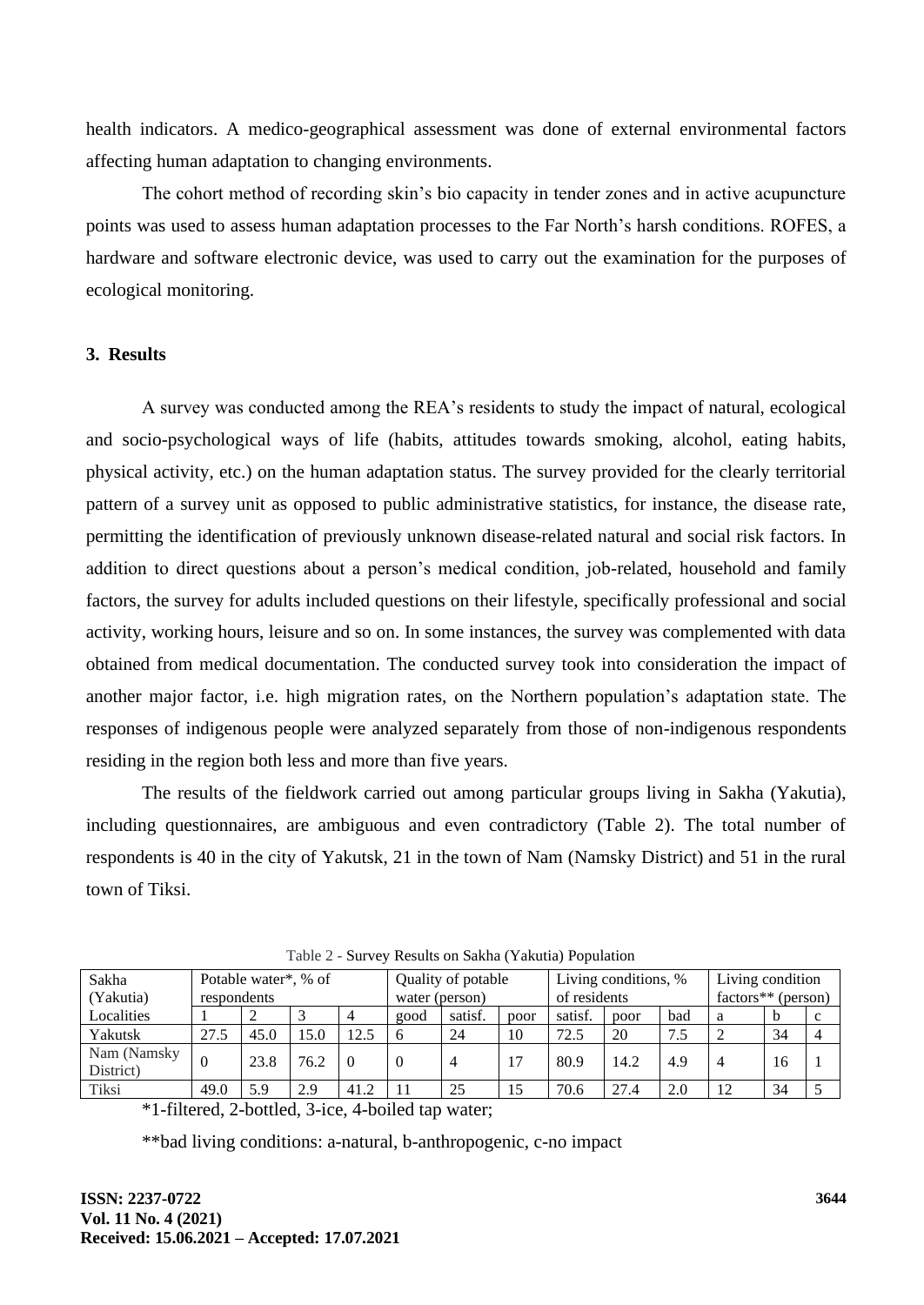Most of the respondents in Yakutsk and Tiksi point to the unsatisfactory water quality and prefer using filtered or bottled water. The residents of Nam favor ice water (frozen river water), considered crystal-clear. Ice water is also in favor among the residents of Yakutsk and Tiksi. On the other hand, the survey reveals that most residents of these localities suffer from gastro-intestinal disorders (Yakutsk, 55%; Tiksi, 70.6%; and Nam, 52.4%). An analysis of the survey results among indigenous and non-indigenous respondents shows that the incidence of a number of diseases is higher among the indigenous population (Table 3), which is particularly evident in Yakutsk. This incidence is lower in Tiksi, and only indigenous people were examined in the district center of Nam.

|                                  | Yakutsk    |                      | Nam (Namsky District) |                    | Tiksi (Bulunsky District) |                    |  |  |
|----------------------------------|------------|----------------------|-----------------------|--------------------|---------------------------|--------------------|--|--|
| Classes of disease               | population |                      |                       |                    |                           |                    |  |  |
|                                  | indigenous | $non-$<br>indigenous | indigenous            | non-<br>indigenous | indigenous                | non-<br>indigenous |  |  |
| Gastro-intestinal<br>diseases, % | 42.8       | 17.4                 | 70                    | $\theta$           | 59.3                      | 49.4               |  |  |
| Respiratory diseases,<br>$\%$    | 21.4       | 13                   | 25                    | $\overline{0}$     | 21.8                      | 15.7               |  |  |
| Cardiovascular<br>diseases, %    | 25         | 47.8                 | 35                    | $\theta$           | 62.5                      | 52.6               |  |  |
| Colds (survey<br>results), %     | 21.4       | 8.7                  | 5                     | $\theta$           | 40.6                      | 42.1               |  |  |
| Total, person                    | 28         | 23                   | 20                    |                    | 32                        | 19                 |  |  |

Table 3 - Morbidity Pattern of the Population Examined, %

Most water resources in Sakha (Yakutia), notably rivers and lakes, are classified as dirty. These include Lena, Omoloy and Aldan rivers, Melkoye Lake, Tiksi Bay (mineralized seawater), among others, in which many elements exceed maximum admissible concentrations, or MACs (Table 4). This is probably due to low temperatures and the slow sedimentation and decomposition of pollutants in rivers [19-22]. Besides, water-supplying surface water bodies do not meet chemical and bacteriological sanitary rules and regulations.

| Table 4 - Exceeded MAC Values at Check Points |
|-----------------------------------------------|
|-----------------------------------------------|

| Components                  | Yakutsk | Nam     |
|-----------------------------|---------|---------|
| chemical oxygen consumption | $<$ MAC | 1.1     |
| carbolic acids              | $<$ MAC | 1,1     |
| iron                        | 1.5     | $<$ MAC |
| copper                      | 1.8     | 3.0     |
| manganese                   | 8.7     | 14.7    |
| sulfates                    | $<$ MAC | $<$ MAC |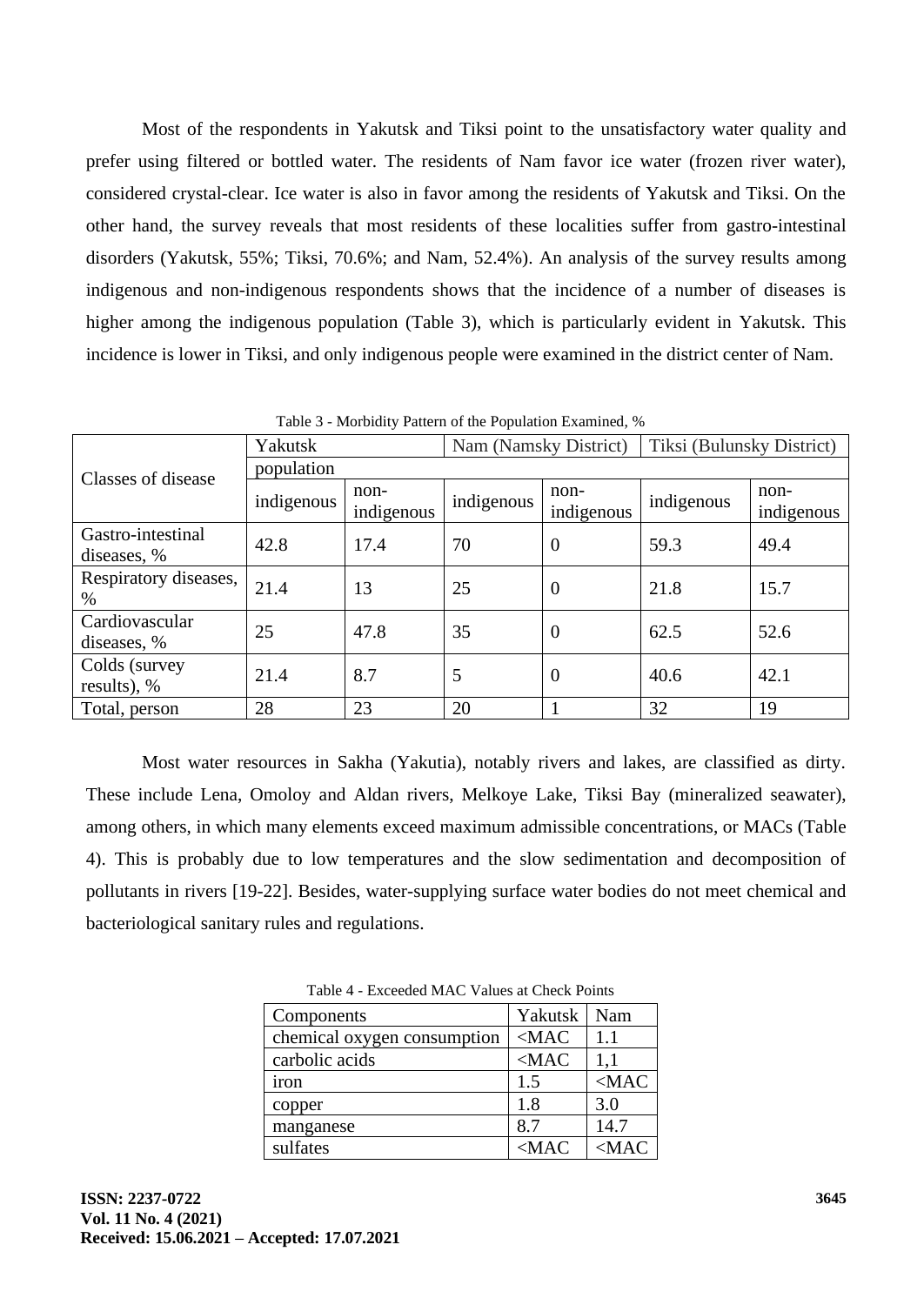Further exploration of the REA having great economic potential is closely related to the issue of human adaptation, mostly focused on studying the functioning of the human body's psychophysiological systems in harsh climatic and ecological conditions. The authors have examined the specificities of the adaptive processes of the REA's inhabitants that are currently shaping the adaptive profiles and health levels of indigenous and non-indigenous residents. Respondents in three regions in Yakutia, namely Bulunsky and Namsky Districts and the city of Yakutsk, were subjected to the medico-ecological screening, identifying the general adaptation syndrome among the screened residents. The screening studied the individual manifestations of the disadaptation syndrome and identified groups of people susceptible to the impact of environmental factors and prone to disadaptive disorders that cause various diseases.

The adaptive psychological and emotional capacity of the indigenous and non-indigenous population of Yakutia's northern areas was specified. A unique combination of factors proper to Arctic territories develops a functionally unstable state of higher nervous activity among a significant portion of the population. The farther north, the more frequent and severe mental disorders. As an individual's personal anxiety increases, his or her potential adaptive capacity decreases.

The following integral characteristic was used to assess an individual's functional state and the readiness of human adaptive mechanisms to develop his or her adaptive functions to different (geographical, industrial, ecological or social) conditions: Adaptive Capacity (AC) relates to the human condition resulting from stress generating environmental factors which emerge from combined physiological and psychological adaptive responses (Table 5).

The research outcomes reveal that the number of people with high levels of AC was higher in the city of Yakutsk (53.8%) as compared to the Arctic town of Tiksi (45.1%). Interestingly, these figures are higher among the indigenous population as opposed to non-indigenous residents in both Yakutsk and Tiksi. This attests to a longer formation and a higher level of adaptive responses among the region's indigenous population to the environment in contrast to the non-indigenous/European population. Harsher living conditions in the Arctic town of Tiksi decrease the AP among both indigenous and non-indigenous people.

In addition to natural, social and ecological factors, mental and emotional overloads in the North result in disruptions of the human body's adaptive responses.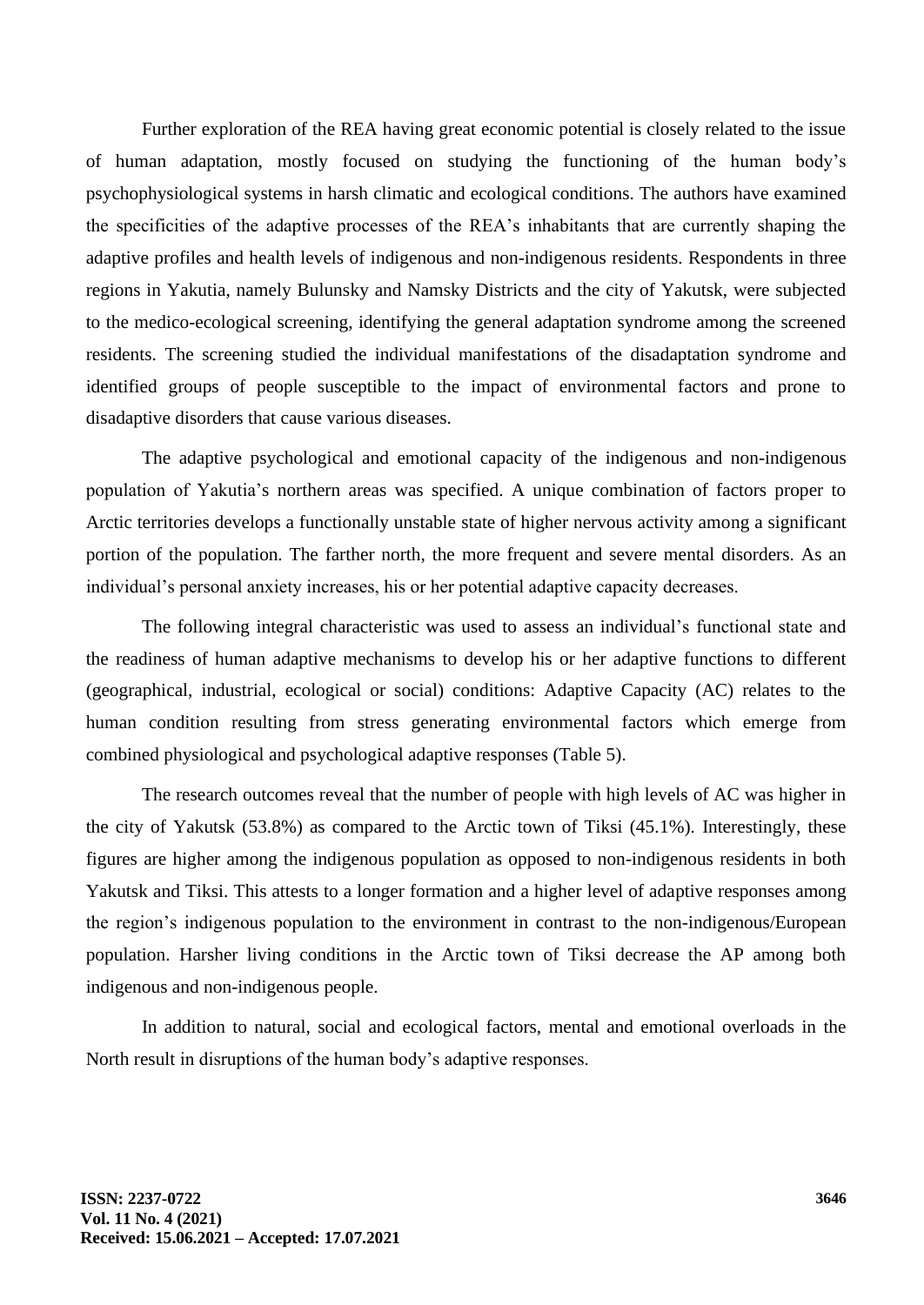| Groups  | Total                |                | AC (% of those examined by region) | Number of persons with high levels of | Number of persons with low levels of<br>$AC$ (% of those examined by region) |                                  |                          |  |  |
|---------|----------------------|----------------|------------------------------------|---------------------------------------|------------------------------------------------------------------------------|----------------------------------|--------------------------|--|--|
|         | number of<br>persons | Mixed<br>group | Non-<br>indigenous<br>population   | Indigenous<br>population              | Mixed<br>group                                                               | Non-<br>indigenous<br>population | Indigenous<br>population |  |  |
| Yakutsk | 39                   | 53.8           | 23.1                               | 30.8                                  | 46.2                                                                         | 18                               | 28.2                     |  |  |
| Tiksi   | 51                   | 45.1           | 19.6                               | 25.5                                  | 54.9                                                                         | 17.6                             | 37.3                     |  |  |

Table 5 - Levels of Adaptive Capacity (AC) of Groups Residing in different Arctic and Sub-Arctic Localities of the Republic of Sakha (Yakutia)

Risk factors for human disadaptation are, at the same time, risk factors of developing diseases, given that the latter result from the disruption of homeostasis. Diseases develop gradually from pre-nosological states into premorbid ones, which are typical of the so-called third state of health (pre-existing disease), and then into nosological states/diseases (Table 6). All states of disadaptation are significantly higher among Yakutia's indigenous people as compared to non-indigenous residents.

| Table of themal and Emonomal Disorders of the KE/V's Residents (Takuta) |                           |      |                       |      |  |  |  |  |
|-------------------------------------------------------------------------|---------------------------|------|-----------------------|------|--|--|--|--|
|                                                                         | Non-indigenous population |      | Indigenous population |      |  |  |  |  |
| <b>Adaptation</b> levels                                                | Number of symptoms        | $\%$ | Number of symptoms    | %    |  |  |  |  |
| Satisfactory adaptation<br>(mild activation)                            | 39                        | 6    | 68                    | 10.5 |  |  |  |  |
| Pre-nosological state<br>(enhanced activation)                          | 55                        | 8.5  | 136                   | 20.9 |  |  |  |  |
| Premorbid state (stress)                                                | 101                       |      | 251                   | 38.6 |  |  |  |  |

Table 6 - Mental and Emotional Disorders of the REA's Residents (Yakutia)

A number of criteria for the 'structure of health' showing the share of persons with various levels of adaptation to the environment were used to assess mental and emotional disruptions among Yakutia's groups of indigenous and non-indigenous residents, resulting in the following (Fig. 2). Considering all the identified mental and emotional disorders, 38.6% of respondents were revealed to be in the premorbid state or in stress/functional intenseness and 20.9% in the pre-nosological state/enhanced activation showing a prolonged intenseness of human adaptive capacities. This is typical of the emergence, among the population, of new levels of adaptation to the ever-changing environmental conditions or disrupted adaptation.

The adaptive physiological capacity of the organs and systems of indigenous and non-indigenous residents of Yakutia's northern regions was assessed in the city of Yakutsk, the urban town of Tiksi and Namsky District. In Yakutsk, 51.5% of the examined residents were indigenous (Yakuts, Evenks and Nenets), of which 27.5% and 72.5% were men and women respectively.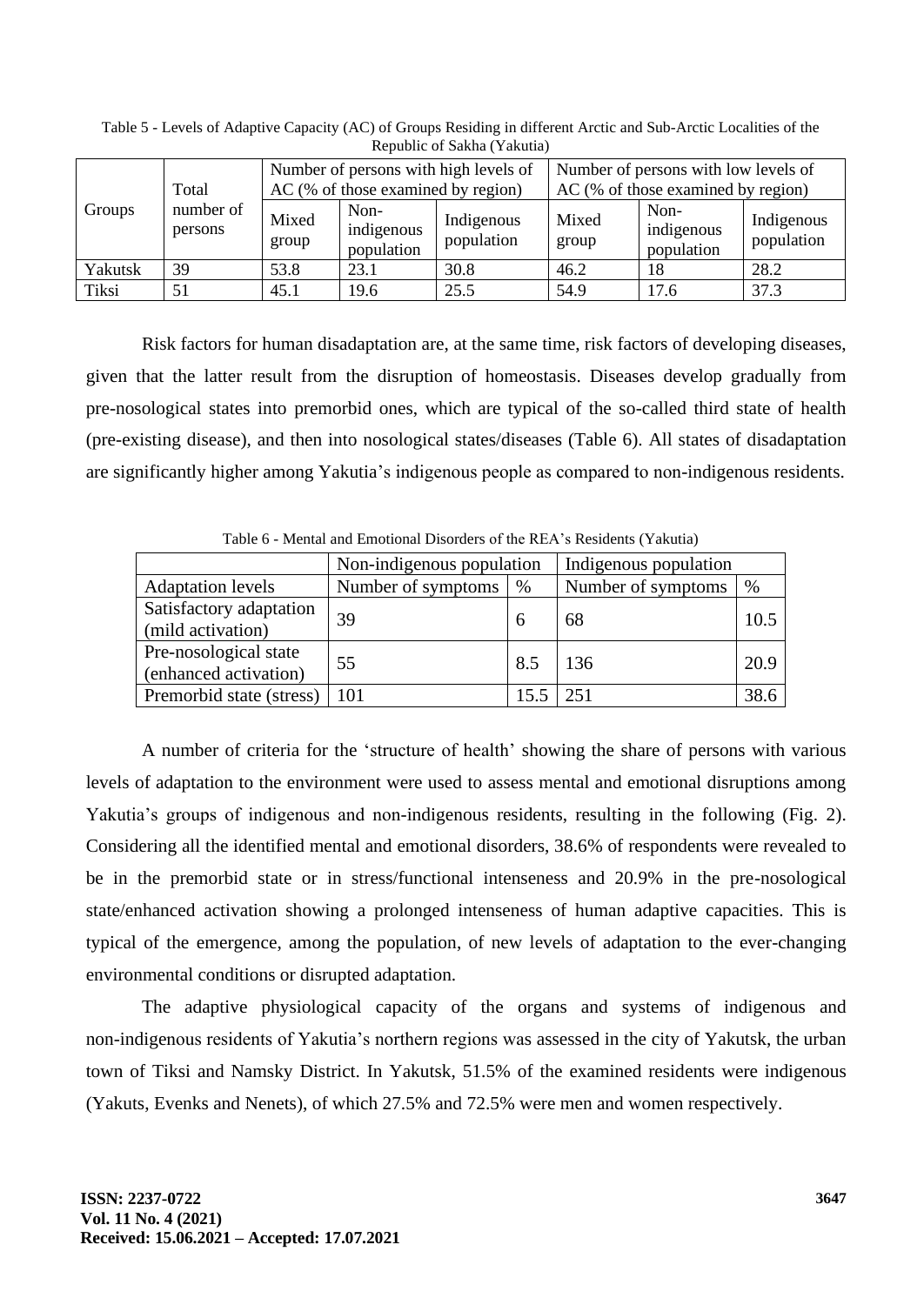

Men showed enhanced activation response (52.2%) whereas women had mild activation (58.6%). Stress adaptation responses, however, were recorded in 12.5% of cases, 1.4% times more among women than among men. Mild activation response prevailed among the indigenous residents of Yakutsk (58.2%), its share being twice as high as among the non-indigenous residents (29.8%). By contrast, enhanced activation response prevailed among the non-indigenous residents of Yakutsk (52.4%), which is 4.5 times higher than the among indigenous residents (11.5%) (Table 7).

| Adaptation response | Yakutsk                  |                                  | <b>Namsky District</b>   |                                  | Tiksi                    |                                  |  |
|---------------------|--------------------------|----------------------------------|--------------------------|----------------------------------|--------------------------|----------------------------------|--|
|                     | Indigenous<br>population | Non-<br>indigenous<br>population | Indigenous<br>population | Non-<br>indigenous<br>population | Indigenous<br>population | Non-<br>indigenous<br>population |  |
| Mild activation     | 58.2                     | 29.8                             | 72.3                     | 31.6                             | 48.3                     | 32.4                             |  |
| Enhanced activation | 11.5                     | 52.4                             | 21.5                     | 44.6                             | 53.2                     | 62.5                             |  |

Table 7 - Adaptation Responses of Yakutia's Indigenous and Non-indigenous Residents,%

In Namsky District, 95% of the examined residents were Yakuts, of which 25% and 75% were men and women respectively. Most men (59.1%) showed enhanced activation response whereas 58.1% of women had mild response. However, 41.9% of Yakut women were over-activated (stressed), with no such cases recorded among men. The over-activation response was mostly due to stressed regulatory functions in the lower parts of the stomach and hyperactivity in the meridians responsible for gastrointestinal functions. Mild activation response prevailed among the indigenous residents of Namsky District (72.3%), its share being 2.3 times as high as that of non-indigenous residents (31.6%). Enhanced activation response prevailed among the non-indigenous residents of Namsky District (44.6%), which is 2.0 times higher than among the indigenous residents (21.5%).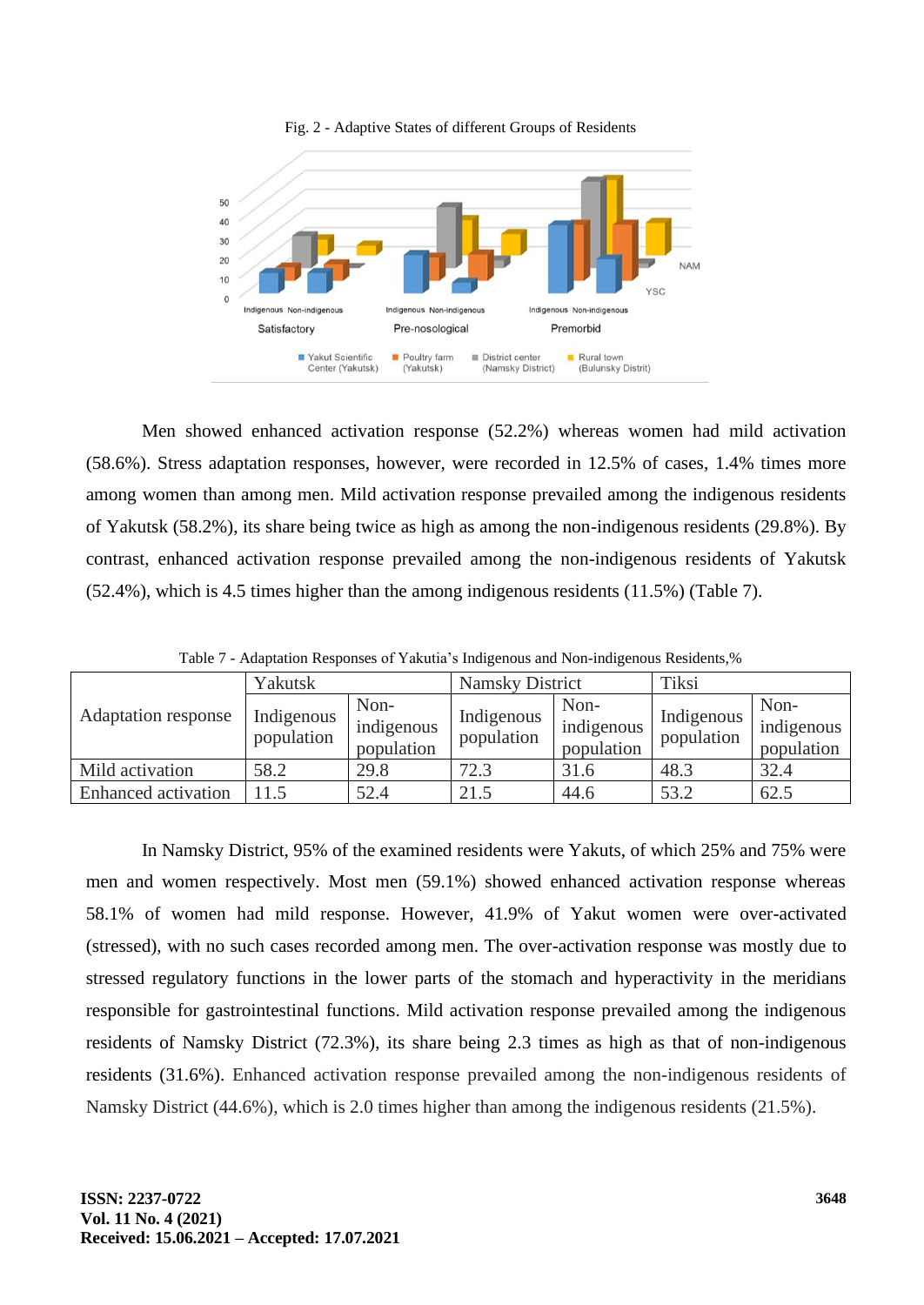Women (61.4%) prevailed among the examined residents of Tiksi, and 62.7% of the total number of the examined were Yakuts. 64.3% and 58.3% of men and women respectively showed enhanced activation response. Men manifested functional activity response twice as often as women, 15.2% and 8.0% respectively. 1% of both men and women showed stress response, and 93% of stress hyper-reaction were detected among the non-indigenous residents having a direct bearing on the digestive organs, mostly, on the different parts of the stomach. Mild activation response prevailed among the indigenous residents of Tiksi (48.3%), its share being 1.5 times as high as that of the nonindigenous residents (32.4%). Enhanced activation response prevailed among the non-indigenous residents of Tiksi (53.2%), which is 1.1 times higher than among the indigenous residents (48.3%).

### **4. Discussion**

The ROFES diagnostic test assesses the human body's capacity to demonstrate qualities of modification variability in response to external stressors. The ROFES tool comprises three levels of human state as a complex functional system: 1) phenomenology of electro-acupuncture diagnosis; 2) invariant models for defining an individual's general adaptation syndrome; and 3) current perceptions of biophysical human characteristics as consistent ecological monitoring and bio-indication indicators.

The structural and functional analysis of general adaptation syndrome according to the ROFES diagnostic method allows for assessment of the specific and non-specific component of the general adaptation syndrome among the examined. The medical and psychological part of the analysis, focused on the non-specific aspects of the general adaptation syndrome, makes it possible to carry out a screening diagnosis of the disadaptation syndrome, detect the weak link within the structure of the human body's general adaptation syndrome and determine a person's individual susceptibility to a specific type of disadaptive disorders. The ecological part of the analysis specifies the nature of the stressor affecting the organism of an individual/group of people and activating their adaptation responses. A combination of specific and non-specific approaches to interpret the ROFES test results within the same device allows for comparison, on a single scale, of the body's response to various types of stressors, namely, to chemical, physical and social ones [16].

Cardiovascular diseases prevail among the examined non-indigenous residents of Yakutsk, whereas indigenous residents of all other localities under study lead in other groups of diseases.

In our view, this situation may be explained as follows. Only recently has the indigenous population begun to be negatively affected by human impacts on the environment (contaminated air,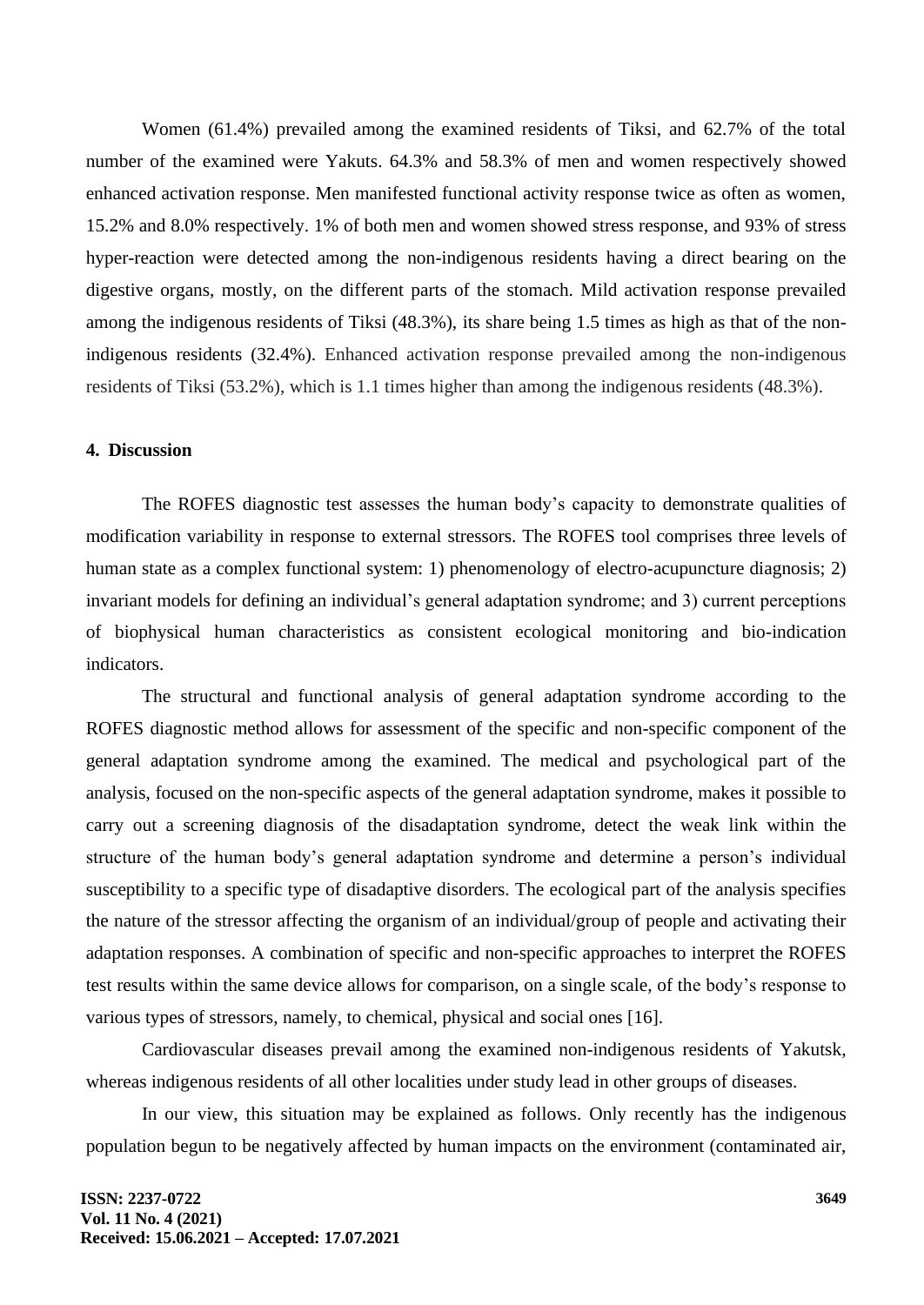water, including ice water, polluted biological resources, changing food systems, etc.) in comparison to non-indigenous residents who migrated from areas where the human organism had adapted to negative environmental impacts. The non-indigenous population's *passionarity* may also contribute to lower morbidity among non-indigenous residents as compared to indigenous ones. Allergies, mostly cold allergies, account for a significant share of diseases.

The formation of the chemical composition of river waters is affected by geographical conditions (continental climate, lengthy freeze-up, permafrost and low self-cleaning) and hydrological conditions, yet the bulk of it consists of untreated wastewater discharges by public enterprises and housing and communal services. The survey results confirm this fact, given that most of the respondents consider human factors as the main reasons behind unsatisfactory living conditions.

The hydro-chemical water quality of the Lena River is subject to seasonal fluctuations depending on the river's hydrology. During the summertime decrease of the water level in the Lena River, the lead, iron and oxidation-resistant organic concentrations (according to the Economic Procedure Code, or EPC) are 2.9, 1.5 and 1.6 times up the normal level, respectively. The ammonium ion concentration, with 1.2 of MACs, is slightly above the normal at almost all of the checkpoints. The copper concentration increases from 2.6 to 2.8 of MACs, with the EPC indicator going up to 2.7 of MACs, downstream from Yakutsk to the town of Kangalassy. The zinc concentration is exceeded to 1.3 of MACs in the vicinity of Nam. The unsatisfactory situation with wastewater treatment leads to a considerable increase of pollutants in coastal waters that are of major significance as fisheries. For instance, Tiksi Bay is an important fishery in which the concentration of the following substances exceeds environmental standards: phenols (3.3 times), manganese (3.3 times), copper (1.4 times), iron (5.6 times) and strontium (1.2 times).

Furthermore, oil plants, fuel and lubricant warehouses, diesel engine rooms, garages and accidents on oil pipelines also pollute water basins. Other pollutants include wastewaters from mines and open pits, characterized by muddiness and high concentrations of chemical and bacterial pollutants. Despite significant reserves of surface water and groundwater, two thirds of the population have access to only decentralized water supply due to the lack of water treatment facilities and systems. Wastewater is discharged directly into rivers, lakes and seas, most rivers have a small capacity to self-clean their waters, and decomposition processes are almost inexistent under the ice of rivers and seas. Consequently, the ice water consumed by the population appears to be one of the sources of gastrointestinal diseases.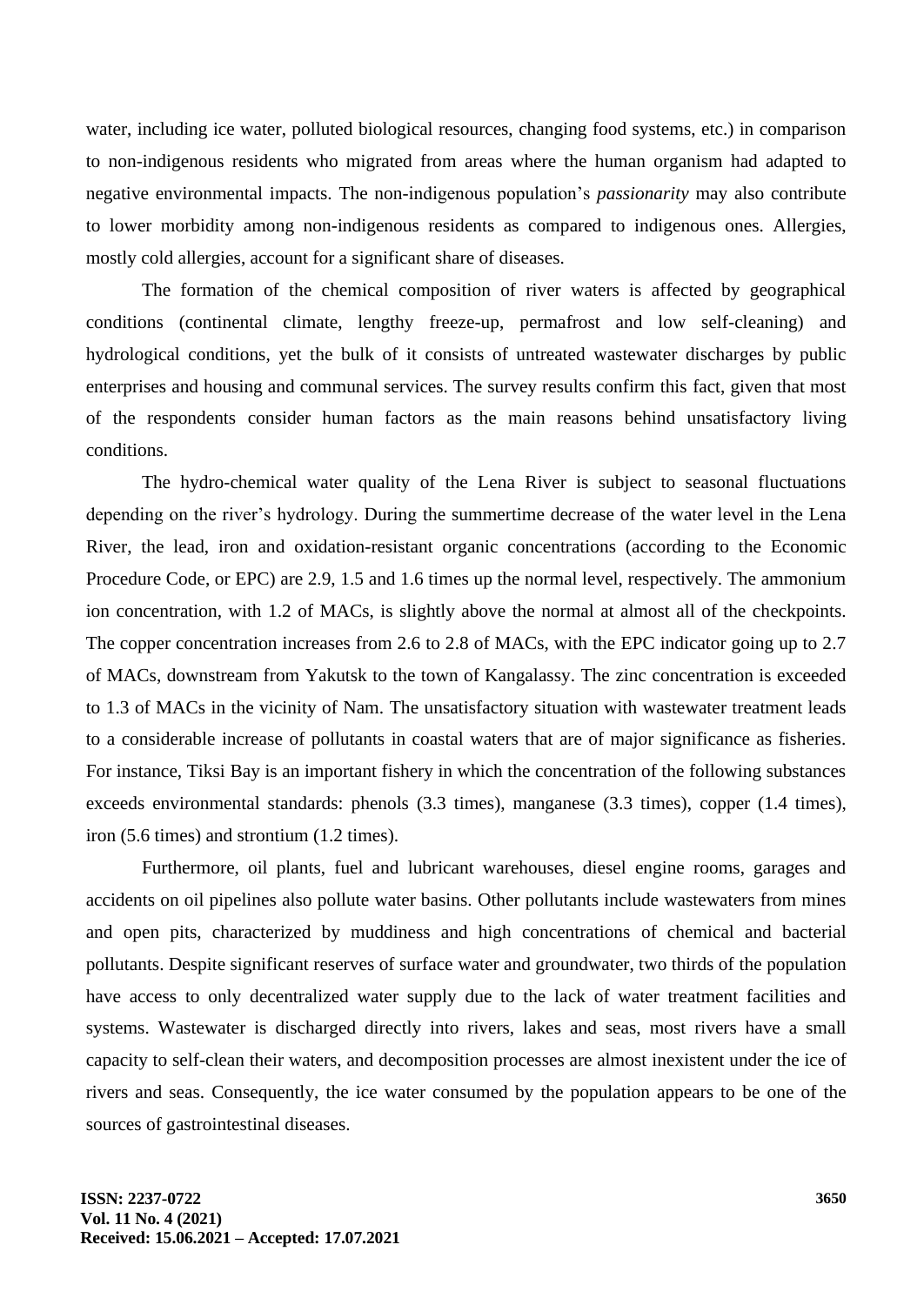Since the region's prospects for further development, i.e. major investment projects, are mainly related to mining activities, changes are possible in the structural and spatial aspects of natural resource use [23]. As there are no large-scale investment projects in environmental protection and management, no changes in this field are envisaged for the time being, which will inevitably result in a negative impact of human activity on the environment and destabilize ecology. The natural and climatic conditions aggravate human impacts on the environment in the area considered. Currently, nothing is being done to improve environmental protection, meaning that the existing ecological and social issues coupled with human impacts on the environment will have a negative effect on the population's living conditions.

The region under study is exposed to a growing human impact on the environment, and its negative medical and ecological situation is attracting close public attention. The ongoing climatic and ecological changes in northern residential localities need a thorough review in terms of the entire region and its distinct areas. Such a review is of considerable complexity due, on one hand, to the territory's vastness and low population density and, on the other, to a great variety of its natural, anthropogenic, socio-economic, ethnic, infrastructural and social facilities as well as to its transport and logistics specificities.

The authors have studied the adaptive processes of residents of the REA and the sub-Arctic Zone, which are currently shaping the adaptive profiles and health levels of the indigenous and nonindigenous population. Long-term residence in the harsh climatic and geographical conditions of the North strains all the adaptive reserves of the human body.

Historically, the indigenous population of the North managed to adapt well to the environmental factors, yet in our days their health status is lower that that of the non-indigenous population. This contradiction is due to the current lifestyle of the indigenous minorities of the North, low levels of education and culture and the presence of numerous natural, medical and biological risk factors, such as frequent consanguineous marriages leading to high rates of congenital anomalies and serious birth defects.

Our study of the adaptive responses among indigenous and non-indigenous residents of the Far North has revealed the following. As a whole, mild activation responses prevailed among Yakutia's indigenous population, ranging from 48.3% in Tiksi to 72.3% in Namsky District. On the contrary, enhanced activation responses prevailed among non-indigenous residents, ranging between 44.6% in Namsky District to 62.55% in Tiksi. Therefore, a greater functional tension of various organs and systems characterizes the adaption responses of the non-indigenous population.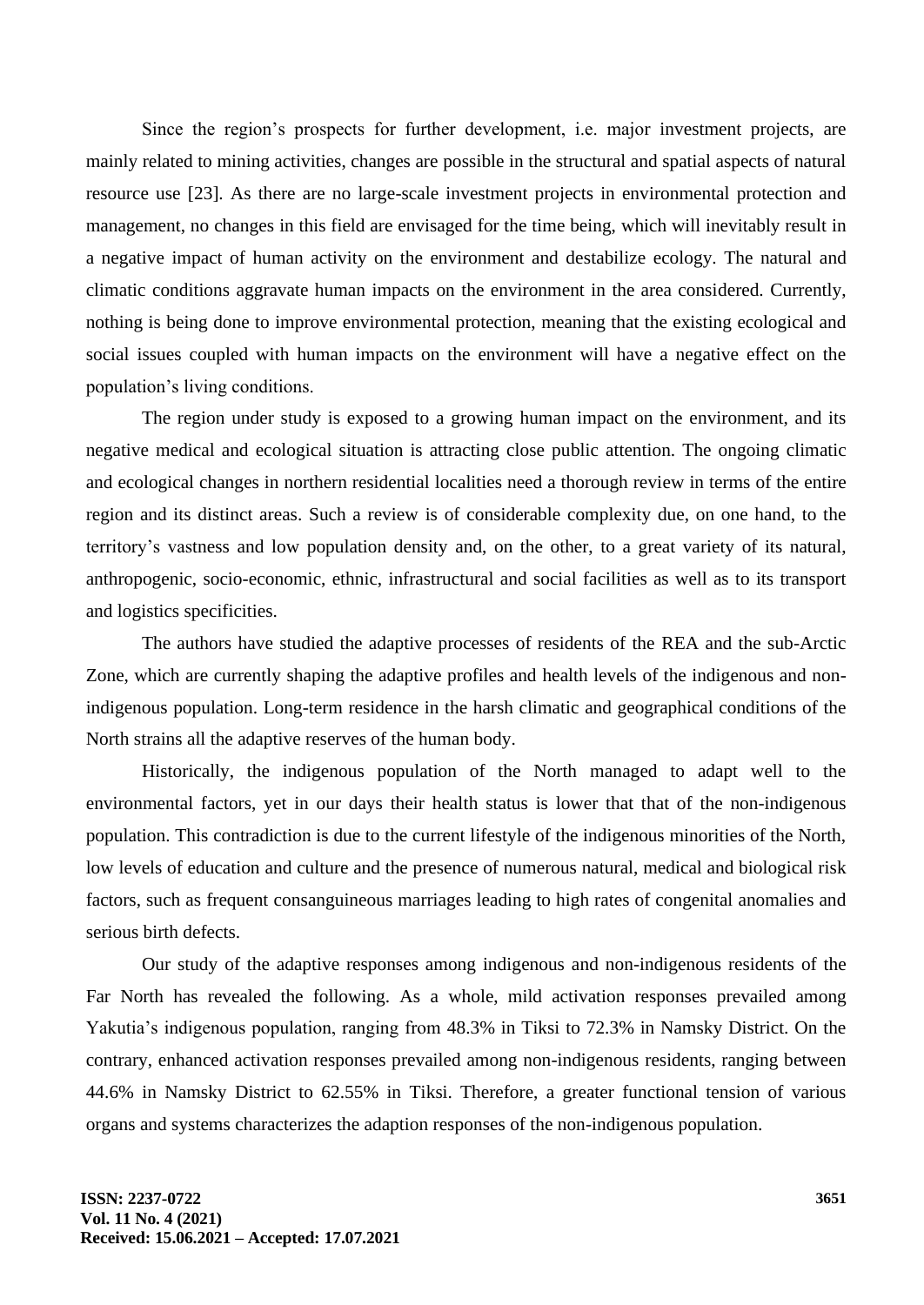Evaluations of organs and systems under stress revealed that enhanced activation and functional tension in the digestive system are typical of both indigenous and non-indigenous residents. Mostly mild and enhanced activation characterized the functional state of the examined residents' respiratory system, yet the small number of observations makes it impossible to consider this fact as statistically important and requires further research.

Consequently, residents of Russia's northern regions show mostly compensatory responses preconditioning enhanced activation of the functions of the central and peripheral nervous system. The intenseness of men's adaptive mechanisms is more strongly pronounced that that of women, which can be explained by lower functional reserves of men's bodies and higher physical activity related to their professional life.

With the arrival of non-indigenous residents in the Far North, ecological, economic and socio-hygienic factors, which changed for the worse the first nation's adaptation mold, have become of paramount importance in the development of demographic processes and morbidity. The population's disadaptation processes on the mental and emotional level have been more active among the indigenous population of the regions under study than among non-indigenous residents (Fig. 2), which points to northern indigenous people's heightened sensitivity to the emergence and rapid progression of unfamiliar and negative environmental changes. Currently, the health of indigenous peoples is worsening due to disruptions in the biological and functional processes occurring in the human organism, changes in the socio-professional structure, food habits and socio-cultural and ethnic rhythms.

The adaptation responses of non-indigenous residents on the physiological level are characterized by a greater functional intenseness of their organs and systems in comparison to the indigenous population, suggesting that the latter's physiological adaptation mechanisms are more resistant to changing environmental conditions. Consequently, if these conditions deteriorate, the first to react are the mental and emotional adaptation mechanisms followed by physiological ones, which can further lead – in case of prolonged exposure to stressors – to failed adaptation and the emergence of diseases.

An evaluation of various organs and systems under stress reveals prevalence of enhanced activation and functional intenseness in the gastrointestinal organs of both non-indigenous and indigenous residents. Interestingly, in contrast with previous research, gastrointestinal organs have been revealed to be more at risk than respiratory ones.

In view of the above, it is possible to detect territories that are most likely to confront ecological and social problems. These are Anabarsky, Bulunsky and Ust-Yansky Districts. Currently,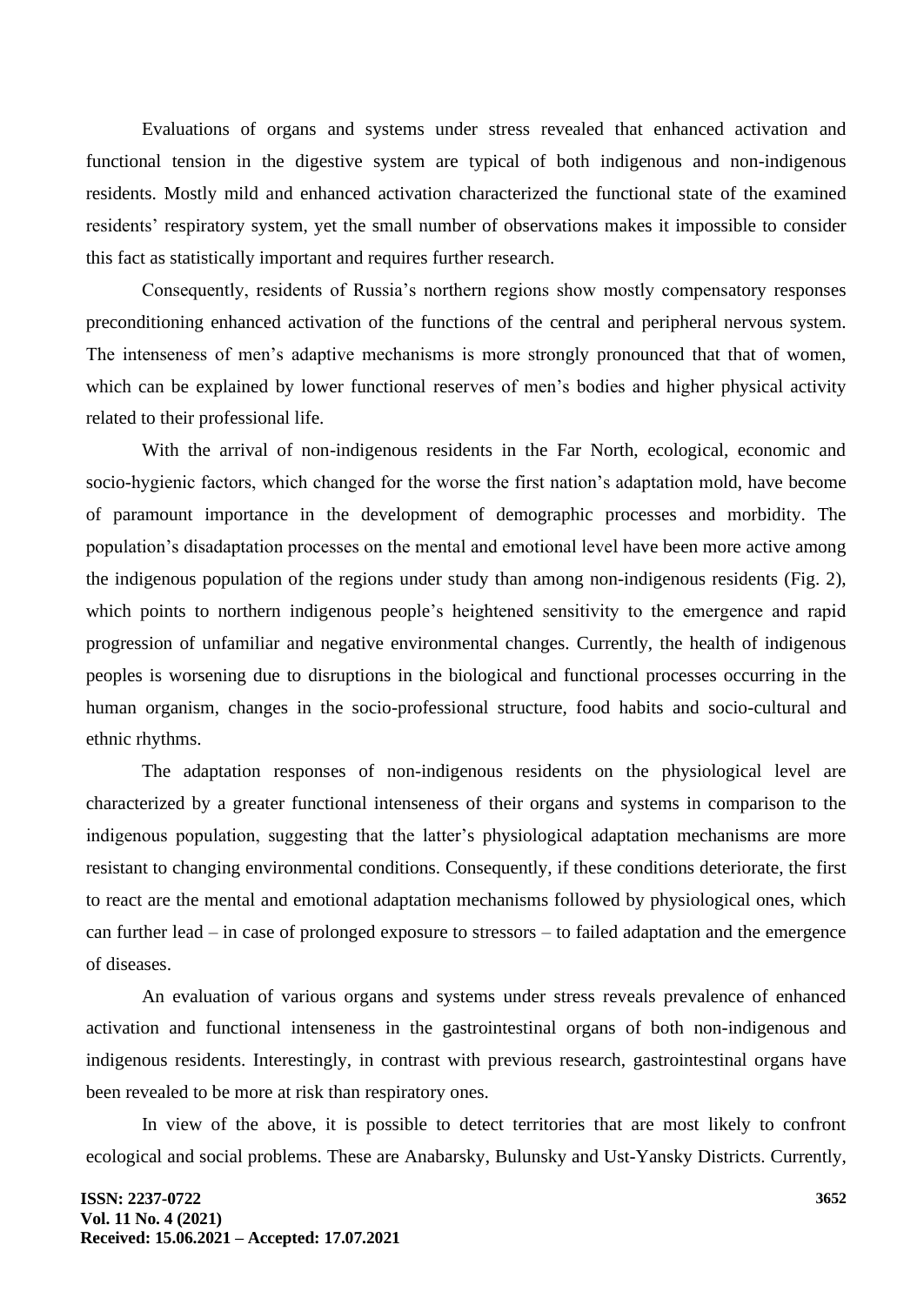human activity is considerable in these areas, and there are plans to further develop economic activities having a negative effect on the environment.

## **5. Conclusion**

Consequently,

- 1. The ecological environment of the Arctic North of the Russian Far East is currently satisfactory, with the exception of Anabarsky, Bulunsky and Ust-Yansky Districts in Sakha (Yakutia).
- 2. The population of the territories under study shows mostly compensatory responses preconditioning enhanced activation of the functions of the central and peripheral nervous system. The intenseness of men's adaptive mechanisms is more strongly pronounced that that of women, which can be explained by lower functional reserves of men's bodies and higher physical activity related to their professional life.
- 3. The results of the survey carried out among particular groups living in Sakha (Yakutia), including questionnaires, are ambiguous and even contradictory, especially in terms of evaluating factors associated with the standard of living.
- 4. The population's preference for drinking ice water is erroneous, as evidenced by a high rate of gastrointestinal diseases among the examined.
- 5. Traditional economic activities prevail in Sakha (Yakutia), excluding Anbarsky and Ust-Yansky Districts.
- 6. The water of major rivers in Sakha (Yakutia) are classified as dirty.
- 7. Proposed changes in environmental management will mostly affect industrial and transportation sectors.

While offering great potential for further development and investment attractiveness, the territories under investigation are expose to major risks relating to local environmental conditions, global ecological issues (global warming, thawing of permafrost, etc.) [24] and the current economic situation. If implemented, the projected economic activity will lead to undesirable changes in natural resource management to the point of causing irreversible consequences and significant damage to the population's life sustenance. This is why short-term measures should be taken to promote the environmental, and not the industrial, aspect of natural resource management. Such measures include the following: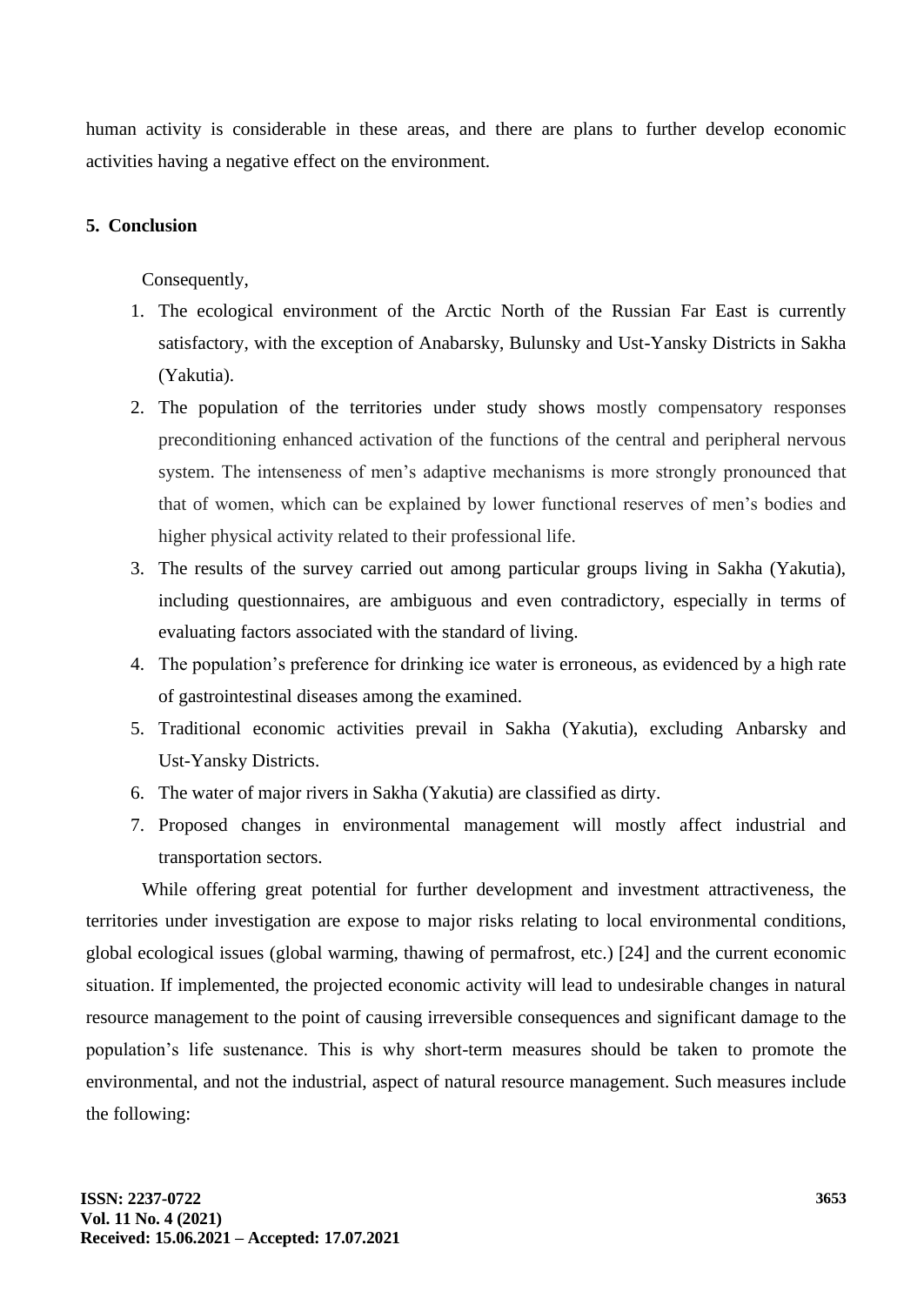- 1. Measures intended to revitalize territories exposed to human activity: restoration of damaged soils; removal of metal and other hazardous industrial waste and illegal dumps from territories; development and implementation of environment-oriented and resource-saving projects; solid and broad State support for and maintenance of traditional economic activities.
- 2. Measures intended to build, in compliance with Sanitary Rules and Regulations, new water supply and discharge facilities and waste recycling plants, or to reconstruct old ones (if any).

Effective implementation of the above measures requires engagement, active commitment and real support on the part of State and regional authorities, introduction of tax deductions and other incentives for the restoration, preservation and the economically substantiated and environmentally acceptable development of the Arctic territories of the Russian Far East.

This study was carried out as part of the state assignment of the Ministry of Education and Science of the Russian Federation, No. AAAA-A16-116110810013-5, with the financial support of the Russian Foundation for Basic Research, Project No. 18-05-60103.

#### **Authors' Contribution**

S.A. Lozovskaya: statement of the problem, collection of data, testing, partial analysis of the results and preparation of the handwritten draft.

N.G. Stepanko: collection of data, testing, partial analysis of the results and writing of the final version of the paper.

A.B. Kosolapov: partial analysis of the results and proofreading.

We have no conflicts of interest to disclose.

All authors have approved the submission of this manuscript.

The results have not been previously published and are not being considered for publication in another journal.

#### **References**

Berrang-Ford, J.D. Ford, J. Paterson. *Are we adapting to climate change?* Glob. Environ. Chang., *21*(2011), 25-33.

J.D. Ford, G. McDowell. T. Pearce. The adaptation challenge in the Arctic. *Nat. Clim. Chang.,* 5 (2015), 1046-1053.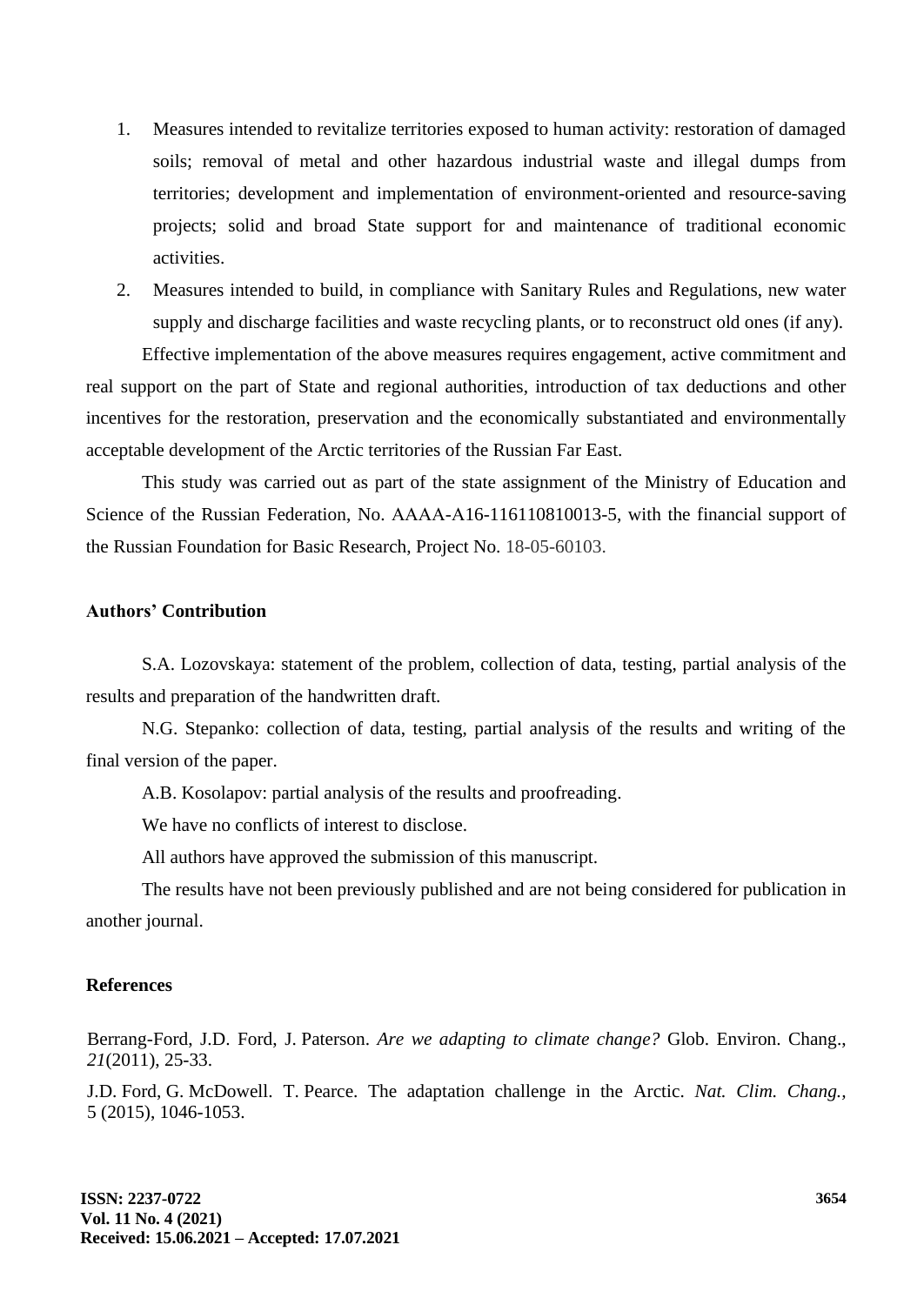A. Sawatzky, A. Cunsolo, A. Jones-Bitton, J. Middleton, S.L. Harper Responding to climate and environmental change impacts on human health via integrated surveillance in the Circumpolar North: A systematic realist review. *Int. J. Environ. Res. Public Health,* 15 (2018), 2706.

Haggarty J.M., Cernovsky Z., Husni M., Minor K., Kermeen P., Merskey H. Seasonal affective disorder in an Arctic community. *Acta Psych. Scand.* 2002; 105(5): 378- 384. doi:10.1034/j.1600- 0447.2002.1o185.x

Avtsyn, A.P., Zhavoronkov, A.A., Marachev F.G., Milovanov, F.P. *Human pathology in the North.* M: Meditsina; 1986.

Dobrodeyeva, L.K., Bichkaeva, F.A., Tipisova, E.V., Poskotinova, L.V. *The ecological dependency of human physiological functions.* Arkhangelsk: Izd-vo Akhang. gos. tekhn. un-ta; 2006.

Kaznacheyev, V.P. *Human ecology in the Far North.* Novosibirsk; 1985.

OA Izmaylova, PF Kiku, MV Yarygina, VG Moreva, V Yu Ananev, AB Kosolapov. Hygienic aspects of the occurrence of ecology-dependent diseases in children and adolescents of the Primorsky Krai. *Hygiene and sanitation,* 2016; 95(11): 1075-1079.

Barros, V.R. *Climate change 2014: impacts, adaptation, and vulnerability. Part B: regional aspects.* V.R. Barros. Contribution of Working Group II to the fifth assessment report of the Intergovernmental Panel on Climate Change. – Cambridge University Press, 2014. http://www.ipccwg2.org/AR5/images/uploads/WGIIAR5-FrontMatterB\_FINAL.pdf

Huang, L. *Is China's interest for the Arctic driven by Arctic shipping potential?* L. Huang, F. Lasserre, O. Alexeeva. *Asian geographer.* 2015, *32*(1), 59-71.

Moe, A. *The dynamics of Arctic development*. A. Moe, V. Sakhuja, K. Narula. Asia in the Arctic. – Singapore: Springer, 2016, 3-13.

Sherilee L. Harper, Carlee Wright, Stephanie Masina, Shaugn Coggins. Climate change, water, and human health research in the Arctic. *Water Security. 10,* August 2020, 100062. https://doi.org/10.1016/j.wasec.2020.100062

Glushkova, L.I., Maymulov, V.G., Korabelnikov, I.V. Ensuring the ecological and hygienic welfare of the population in the Far North: challenges and solutions. SPb: Izd-vo SPb GMA im. M.I. Mechnikova; 2002.

Moran E.F. Human Adaptation to Arctic Zones 2003. *Annual Review of Anthropology 10*(1), 1-25. DOI: 10.1146/annurev.an.10.100181.000245.

Khasnulin, V.I., Khasnulin, P.V. Current ideas about mechanisms for the emergence of northern human stress in the Far North. *Human ecology,* 2012. 1, 3-11.

Talalaeva, G.V., Kornyukhin, A.I. *ROFES testing for use in ecological monitoring, a practical guide on ROFES testing for doctors, psychologists and environmentalists.* Yekaterinburg, 2004. 137 p.

Kosolapov, A.B., Lozovskaya, S.A. *The environment and human aging.* Vladivostok: TGEU, 2009. 132.

S.L. Harper. Climate-sensitive health priorities in Nunatsiavut, Canada. *BMC Public Health, 15*(2015), 605.

J.P. Dudley, E.P. Hoberg, E.J. Jenkins, A.J. Parkinson. Climate change in the North American Arctic: A one health perspective. *Ecohealth, 12*(2015), 713-725.